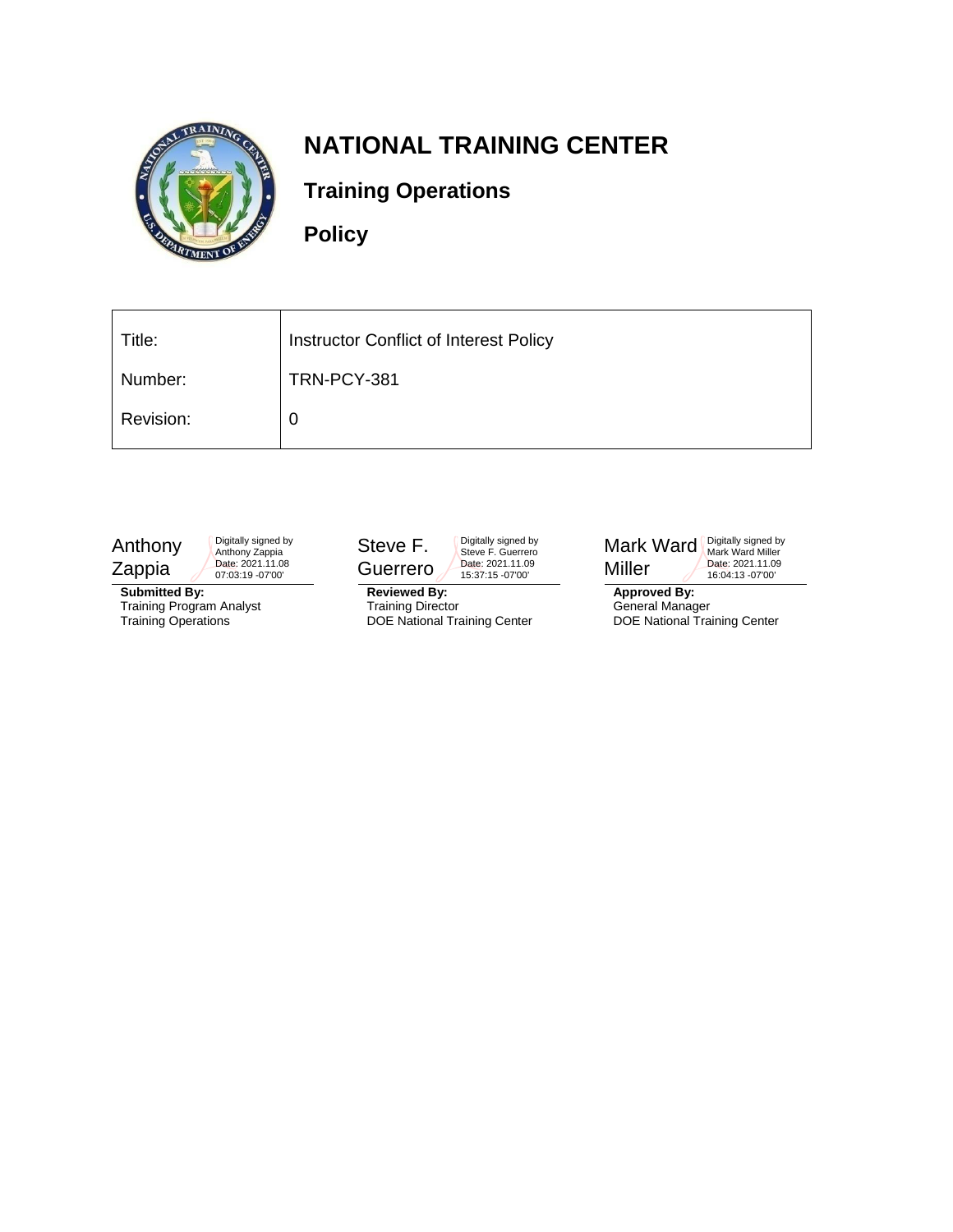### **CONTENTS**

| 1.0 |                          |  |  |  |
|-----|--------------------------|--|--|--|
| 2.0 |                          |  |  |  |
| 3.0 |                          |  |  |  |
| 4.0 |                          |  |  |  |
| 5.0 | 5.1<br>5.2<br>5.3<br>5.4 |  |  |  |
| 6.0 |                          |  |  |  |

#### **REVISION HISTORY**

| Rev. | Date                   | <b>Description of Revision</b> |
|------|------------------------|--------------------------------|
|      | See Final<br>Signature | Original document approved.    |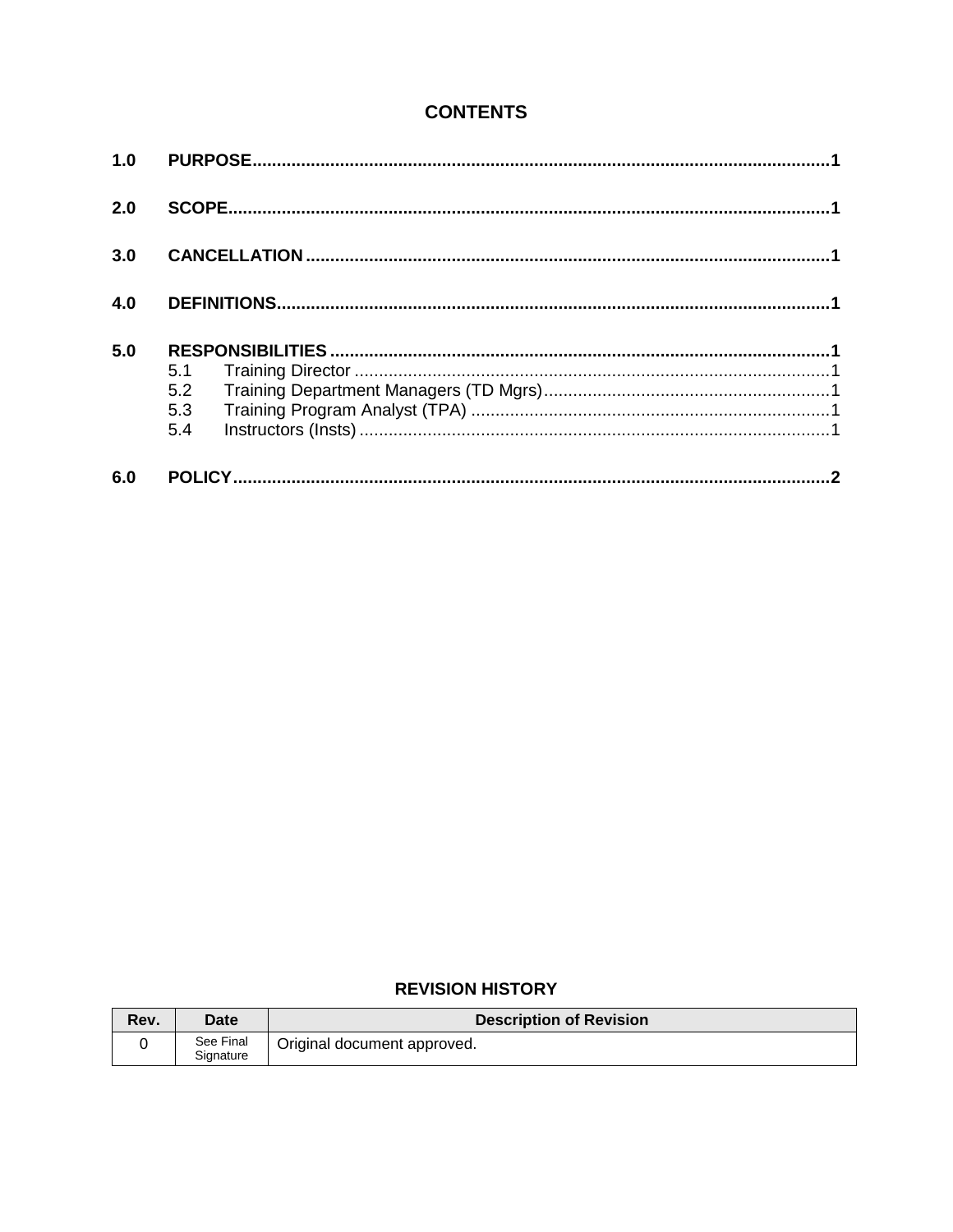#### <span id="page-2-0"></span>**1.0 PURPOSE**

This document describes the instructor conflict of interest policy at the U.S. Department of Energy (DOE) National Training Center (NTC).

Noncompliance with this policy and all applicable procedures may result in disciplinary action up to and including disqualification from participating in the delivery of the course, decertification as an NTC instructor, and termination of employment.

#### <span id="page-2-1"></span>**2.0 SCOPE**

This document applies to all personnel who conduct training on behalf of the NTC in which an NTC certificate is awarded upon successful course completion.

#### <span id="page-2-2"></span>**3.0 CANCELLATION**

This is an original document.

#### <span id="page-2-3"></span>**4.0 DEFINITIONS**

4.1 CONFLICT OF INTEREST. Situation where an individual's personal interests could compromise his or her judgment, decisions, or actions in the workplace.

#### <span id="page-2-4"></span>**5.0 RESPONSIBILITIES**

Although each individual is responsible for his or her duties listed in this section, these duties may be delegated to another individual who is equally qualified to perform the same function.

#### <span id="page-2-5"></span>**5.1 Training Director**

The Training Director is responsible for oversight of the implementation of this policy.

#### <span id="page-2-6"></span>**5.2 Training Department Managers (TD Mgrs)**

TD Mgrs are responsible for ensuring instructors who deliver their department courses are aware of, and comply with, this policy.

#### <span id="page-2-7"></span>**5.3 Training Program Analyst (TPA)**

The TPA is responsible for addressing questions, comments, and complaints regarding this policy. All information will be treated in accordance with applicable laws and policies regarding confidentiality and privacy, and will be accessible only to those who need to know.

#### <span id="page-2-8"></span>**5.4 Instructors (Insts)**

Insts are responsible for complying with this policy by reviewing it with students at the beginning of each course and making any required disclosures.

**NON-PROPRIETARY INFORMATION**